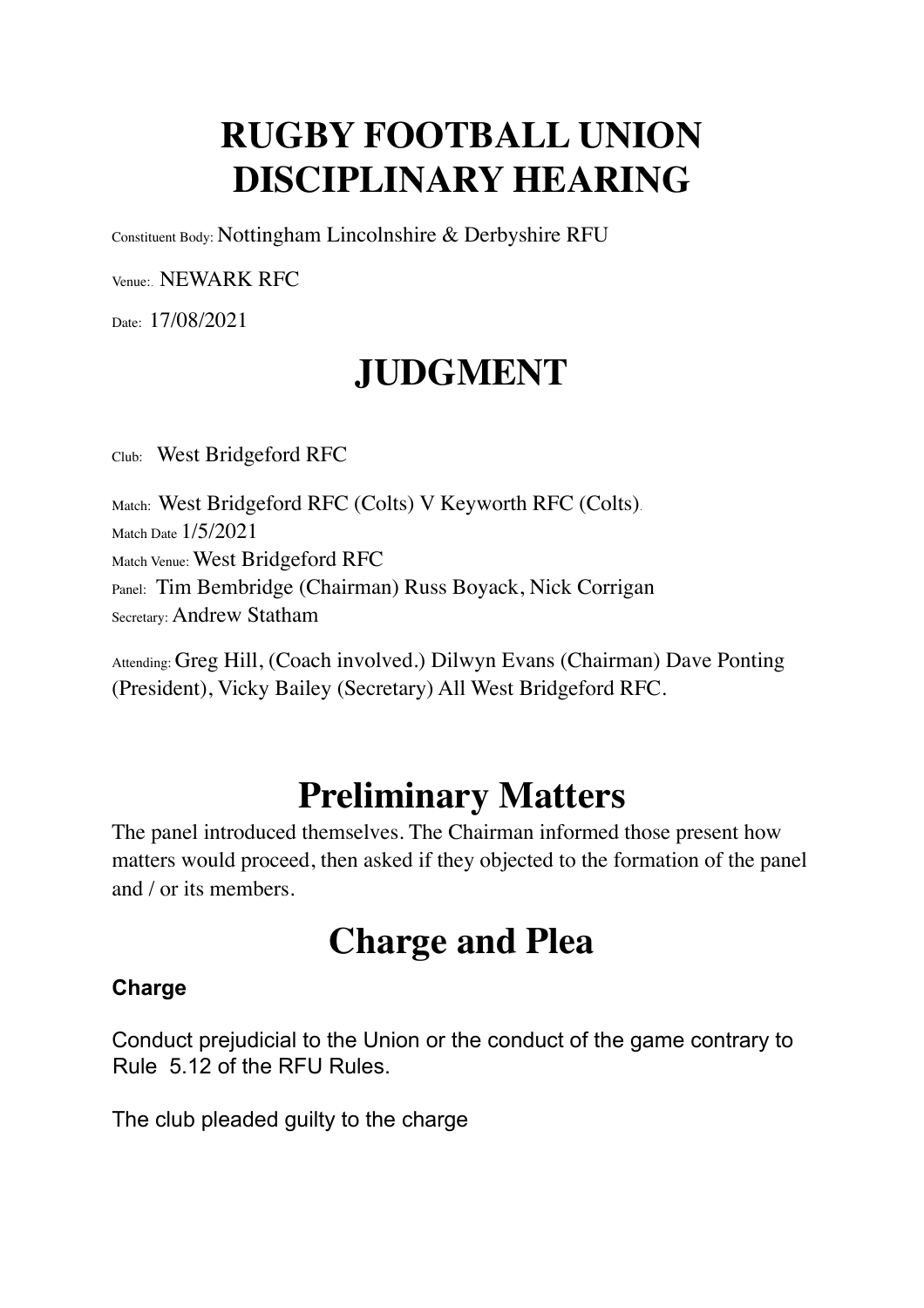#### **Particulars of Offence**

In the match between West Bridgeford RFC U17's/Colts and Keyworth RFC U17's/Colts played on Friday 14th May 2021, members/officials of West Bridgeford RFC acted in such a way during the course of the match that the referee was forced to abandon the game.

#### **Examination of events**

 Earlier in the evening we undertook an assessment of Mr. Hills conduct which is relevant to this case. Please refer to that separate judgement:-

- a) The panel spoke to the referee (a young match official) before the hearing, not wishing to put him through a "hearing" style cross examination. Hayden Cottel remembered the incident well and spoke clearly of his recollection of the evening. He was certain the words used in his report were uttered exactly as his written report. As such his evidence was taken as a factual account of the incident.
- b) Mr Evans spoke for the club, he was apologetic from the start but could not / has not found who the person from the crowd who shouted the obscenities or abuse mentioned in the referee's report.
- c) Mr Evans went on to stress how much the club in general were appalled at the behaviour and how much it went against the clubs usual conduct.
- d) The panel listened to how determined the club was to not become a club with a poor reputation.
- e) We also listened to their thought process surrounding the clubs internal disciplinary hearing for their coach and the incident in general.
- f) We were convinced that the club had taken the necessary steps to prevent a reoccurrence and move their club forward coping with their new league position. As well as taking the efforts to ascertain the individual from the crowd responsible for that abuse.
- g) Without contradicting our thoughts mentioned in a) there was sufficient doubts as to the exact words, distances and persons involved.

#### **Aggravating Features**